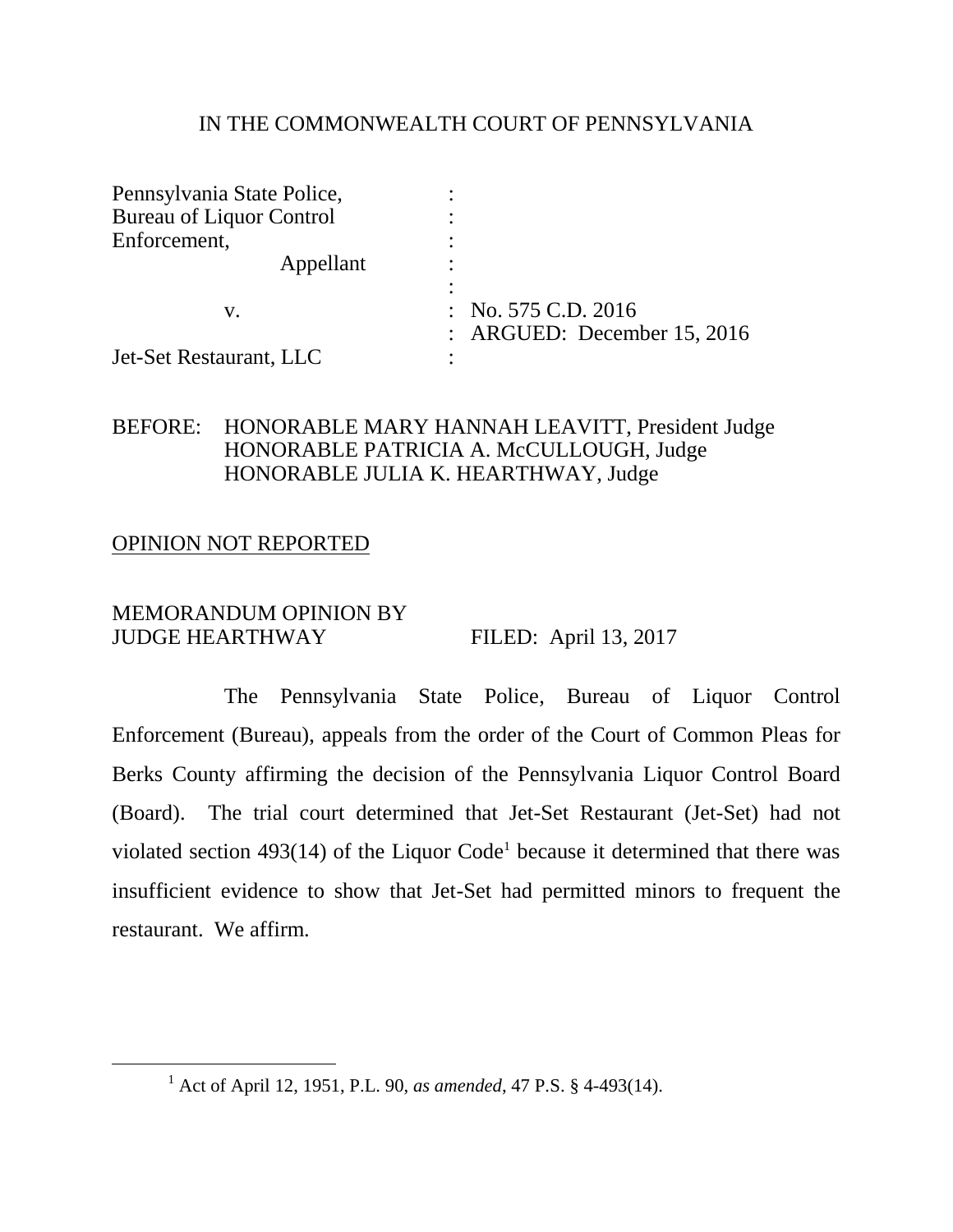Jet-Set is a liquor licensee operating as a bar and restaurant located in Reading, Berks County. On November 1, 2014, Bureau enforcement officers conducted an investigation at Jet-Set regarding underage persons present inside the establishment. Bureau officers found four underage females, all twenty years old, inside Jet-Set. Bureau officers observed three of the underage females provide identification to the doorman to gain entrance to the establishment even though their identification showed that each was underage. Bureau officers observed one of the females purchase a bottle of beer inside Jet-Set, and observed another consume two bottles of beer purchased by another patron of the bar. Bureau officers also learned that one of the females had been inside Jet-Set on one prior occasion in 2014.

On December 29, 2014, the Bureau cited Jet-Set, alleging (1) that Jet-Set permitted several underage minors to frequent the premises in violation of section 493(14) of the Liquor Code; and (2) that Jet-Set furnished alcohol to underage minors in violation of section 493(1). On May 19, 2015, an administrative law judge (ALJ) issued an adjudication dismissing Count 1 and sustaining Count 2. On June 19, 2015, the Bureau appealed the dismissal of Count 1 to the Board, which issued an opinion and order affirming the ALJ's adjudication on August 19, 2015. On September 3, 2015, the Bureau appealed the Board's order to the trial court. On March 15, 2016, the trial court affirmed the Board's order. This appeal followed.<sup>2</sup>

 $2$  Our standard of review over a liquor enforcement appeal is whether the trial court abused its discretion or committed an error of law, and if the trial court's findings of fact are supported by substantial evidence. *Pennsylvania State Police, Bureau of Liquor Control Enforcement v. Cantina Gloria's Lounge, Inc.*, 639 A.2d 14 (Pa. 1994).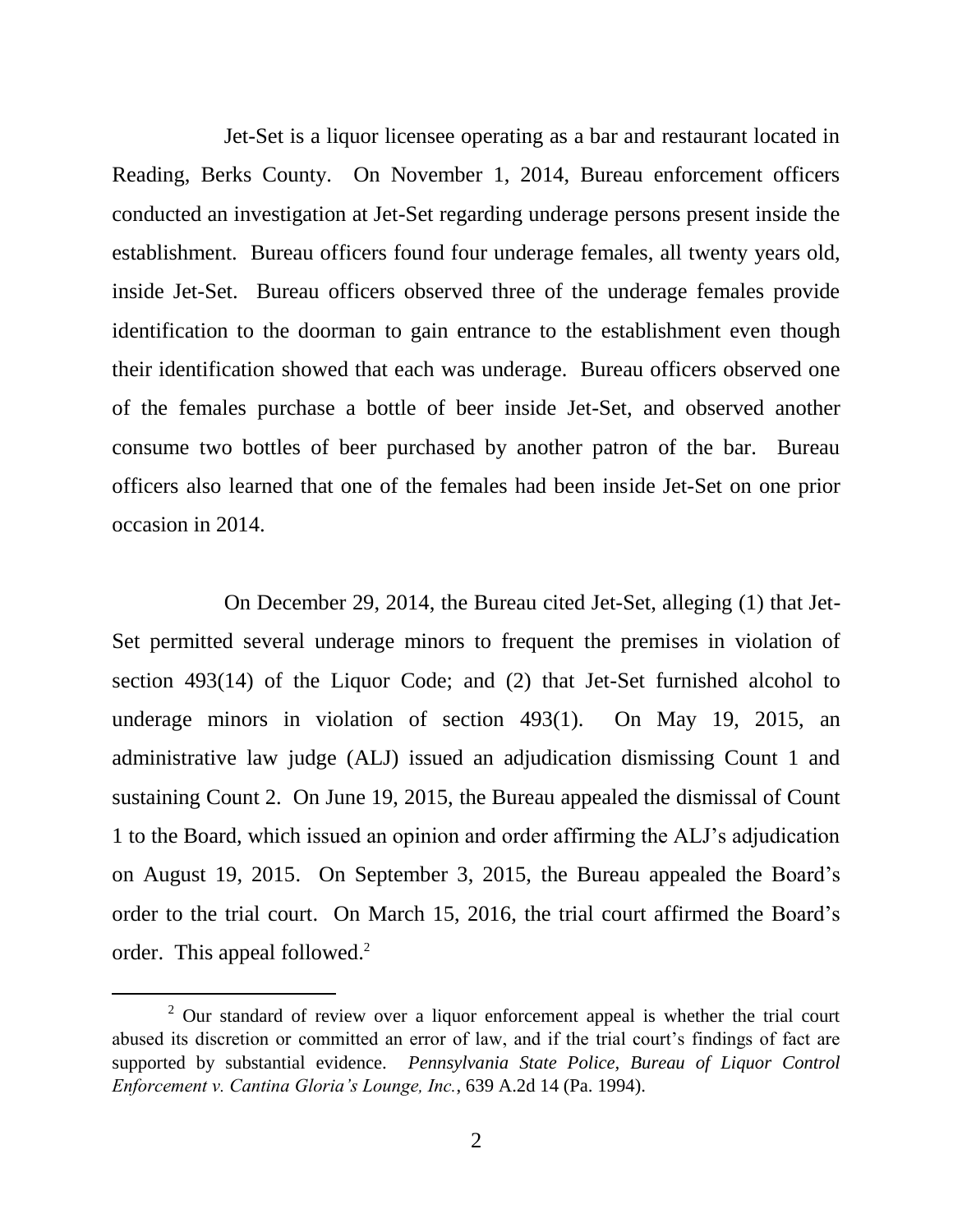The sole issue in this case is whether Jet-Set violated section 493(14) of the Liquor Code when it allowed underage minors to enter the restaurant on two separate occasions in  $2014$ <sup>3</sup>. The statute prohibits a liquor licensee from permitting any underage minor to frequent a licensed premises unless the minor is accompanied by a parent or legal guardian, under proper supervision, attending a social gathering, or the licensee's gross sales of food or nonalcoholic beverages are equal or greater to 50 percent of its combined gross sales. 47 P.S. § 4-493(14). In *Appeal of Speranza,* our Supreme Court determined that to "frequent" means to visit a licensed premises often, to resort to the licensed premises habitually, to recur again and again, or on more than one or two visits. 206 A.2d 292, 294 (Pa. 1965). While it is not necessary for the same underage minor or minors to come to the premises habitually in order for a licensee to be in violation of section 493(14), it must be established that the licensee permits minors to come on the premises as a course of conduct. *Id.*

When *Speranza* was decided in 1965, section 493(14) read:

It shall be unlawful… [f]or any hotel, restaurant or club liquor licensee, or any retail dispenser, his servants, agents or employes, to permit persons of ill repute, known criminals, prostitutes or minors to frequent his licensed premises or any premises operated in connection therewith, except minors accompanied by parents, guardians, or under proper supervision.[ 4 ]

<sup>&</sup>lt;sup>3</sup> We note that Jet-Set has not challenged the adjudication on Count 2 of the December 29, 2014 citation, pertaining to Jet-Set furnishing alcoholic beverages to two underage minors in violation of section 493(1) of the Liquor Code, 47 P.S. § 4-493(1).

<sup>4</sup> Act of April 12, 1951, P.L. 90, *former* 47 P.S. § 4-493(14).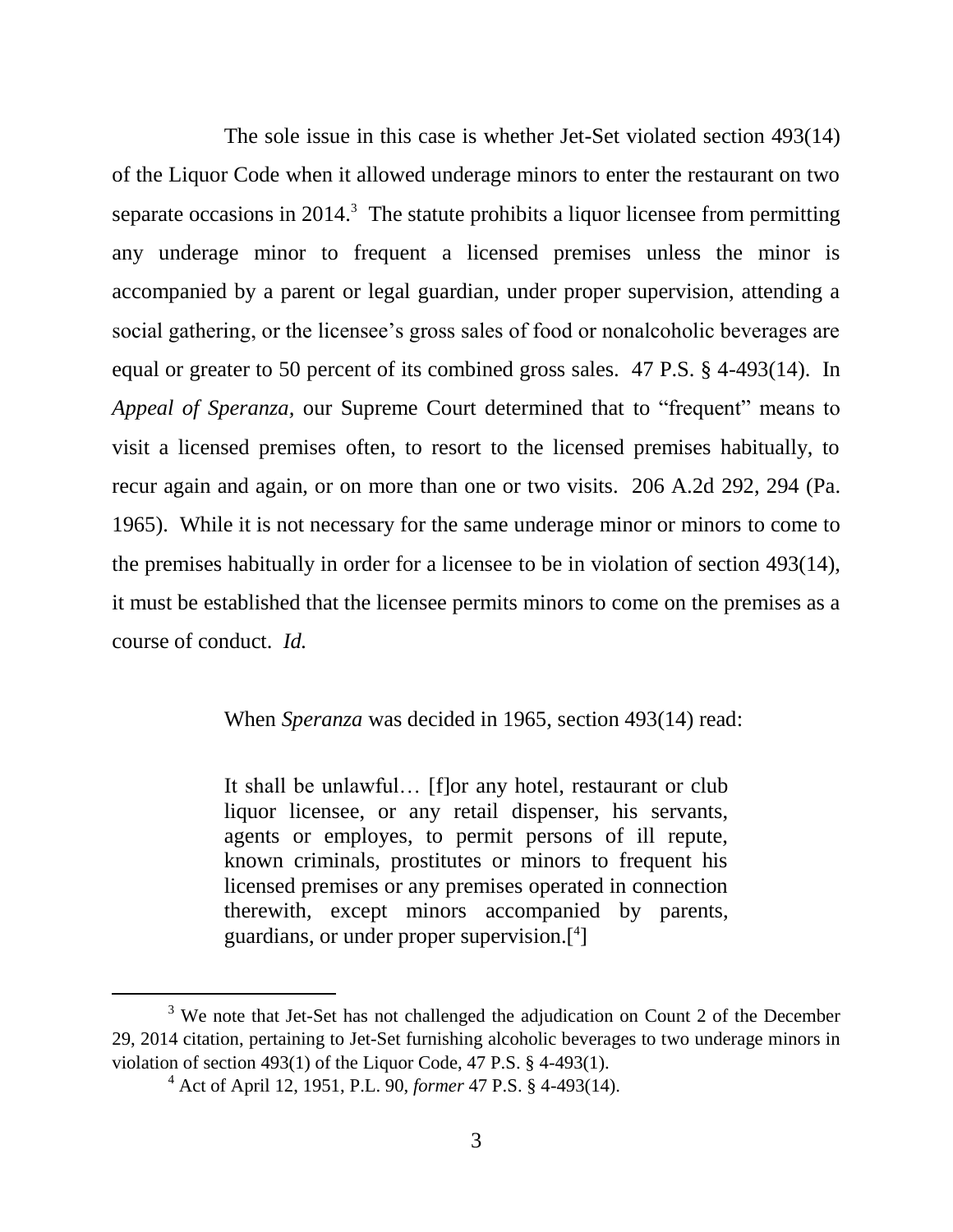The statute was amended in 2003 to prohibit:

… any hotel, restaurant or club liquor licensee, or any retail dispenser, his servants, agents or employes, to permit persons of ill repute or prostitutes to frequent his licensed premises or any premises operated in connection therewith. Minors may only frequent licensed premises if: (a) they are accompanied by a parent; (b) they are accompanied by a legal guardian; (c) they are under proper supervision; (d) they are attending a social gathering; or (e) the hotel, restaurant or retail dispenser licensee has gross sales of food and nonalcoholic beverages equal to fifty per centum or more of its combined gross sale of both food and alcoholic beverages.[ 5 ]

Differences exist between the 1965 *Speranza* version of section 493(14) and the current statute as amended. Both statutes contain a complete bar on prostitutes and persons of ill repute from ever frequenting a licensed premises for any reason, while both allow minors to frequent in limited, supervised circumstances. However, the 2003 amendments created the "Pizza Hut Exception,"<sup>6</sup> allowing minors to frequent a licensed premises if a licensee's gross sales of food and nonalcoholic beverages equal fifty percent or more of its total sales of food and alcohol. In this respect, the 2003 amendments actually expanded the circumstances in which minors are permitted to frequent a licensed premises beyond those that existed at the time of *Speranza*.

<sup>5</sup> Act of May 8, 2003, P.L. 1, 47 P.S. § 4-493(14).

<sup>6</sup> *See Licensees, Minors & the Law*, PA. LIQUOR CONTROL BD., *available at* [https://www.lcbapps.lcb.state.pa.us/webapp/education/item\\_images/4094.pdf,](https://www.lcbapps.lcb.state.pa.us/webapp/education/item_images/4094.pdf) last visited February 15, 2017.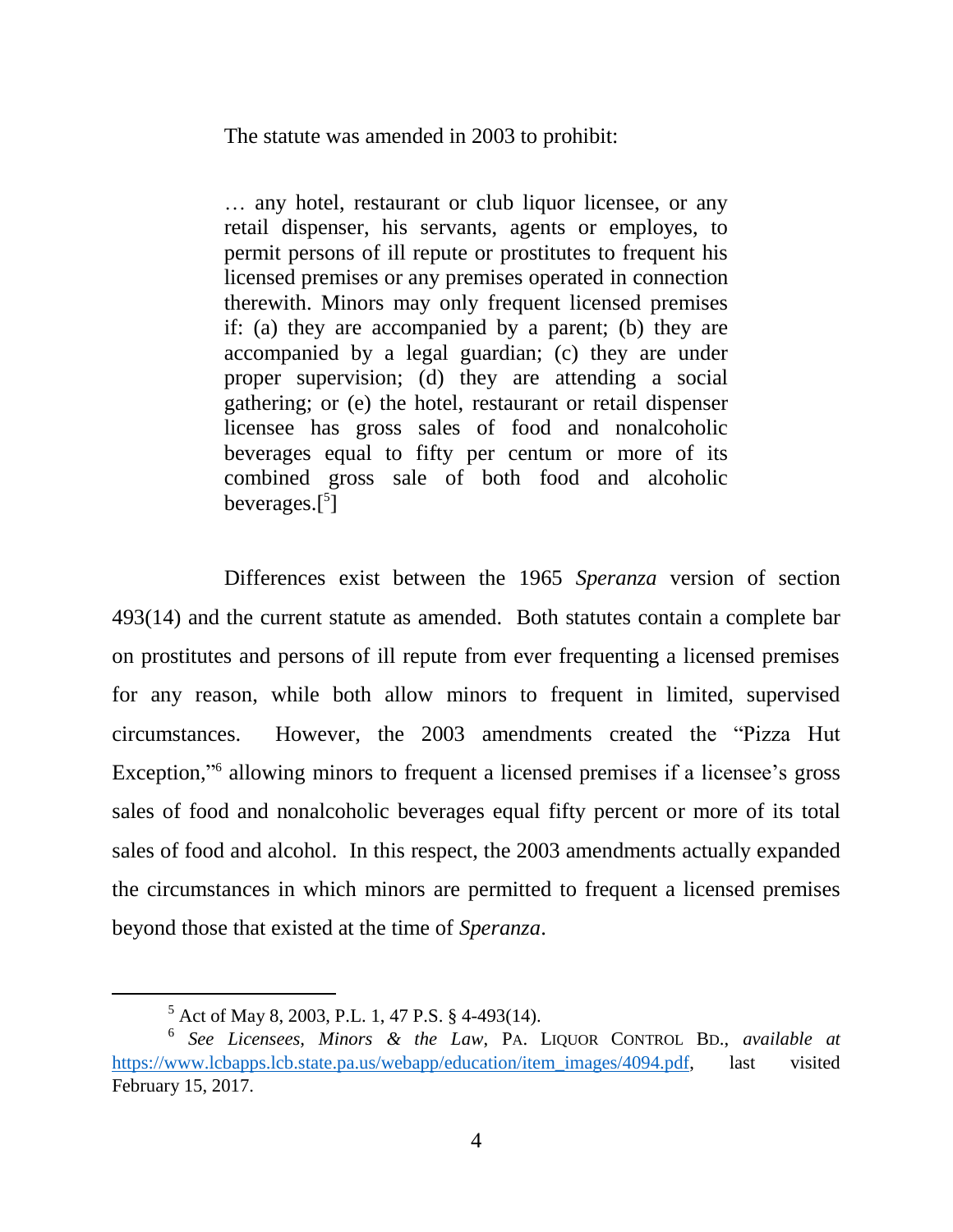The Bureau argues that the 2003 revisions to the Liquor Code changed the meaning of "frequent" from the *Speranza* articulation. Though the amended statute does not specifically define the word "frequent," the Bureau attempts to assign a different definition to "frequent" than the definition that has existed in more than fifty years of statutory revisions and case law.

When our Supreme Court has construed the language in a statute, we presume that the legislature intends for the same construction of the language to exist in subsequent statutes on the same subject matter. 1 Pa.C.S. § 1922(4). Here, our Supreme Court clearly defined that in order to "frequent" a licensed premises, a minor must be inside the premises on more than one or two occasions. *Speranza*, 206 A.2d at 294. The legislature continued to use the term "frequent" when amending section 493(14) in 2003, and the Bureau has presented no evidence that the legislature intended to use any definition for "frequent" other than the definition that existed from 1965 to 2003. As a result, we presume that the legislature intended to retain the same definition. 1 Pa.C.S. § 1922(4).

The trial court did not commit an error of law in determining that Jet-Set did not allow minors to frequent Jet-Set in violation of section 493(14). The Supreme Court in *Speranza* unambiguously defined "frequenting" as a minor entering a licensed premises on more than one or two occasions. *Speranza*, 206 A.2d at 294. Here, Jet-Set was cited for permitting a minor to be present in a licensed premises on two occasions in 2014. We see no distinction between the *Speranza* definition of "frequent" and the definition in place following the 2003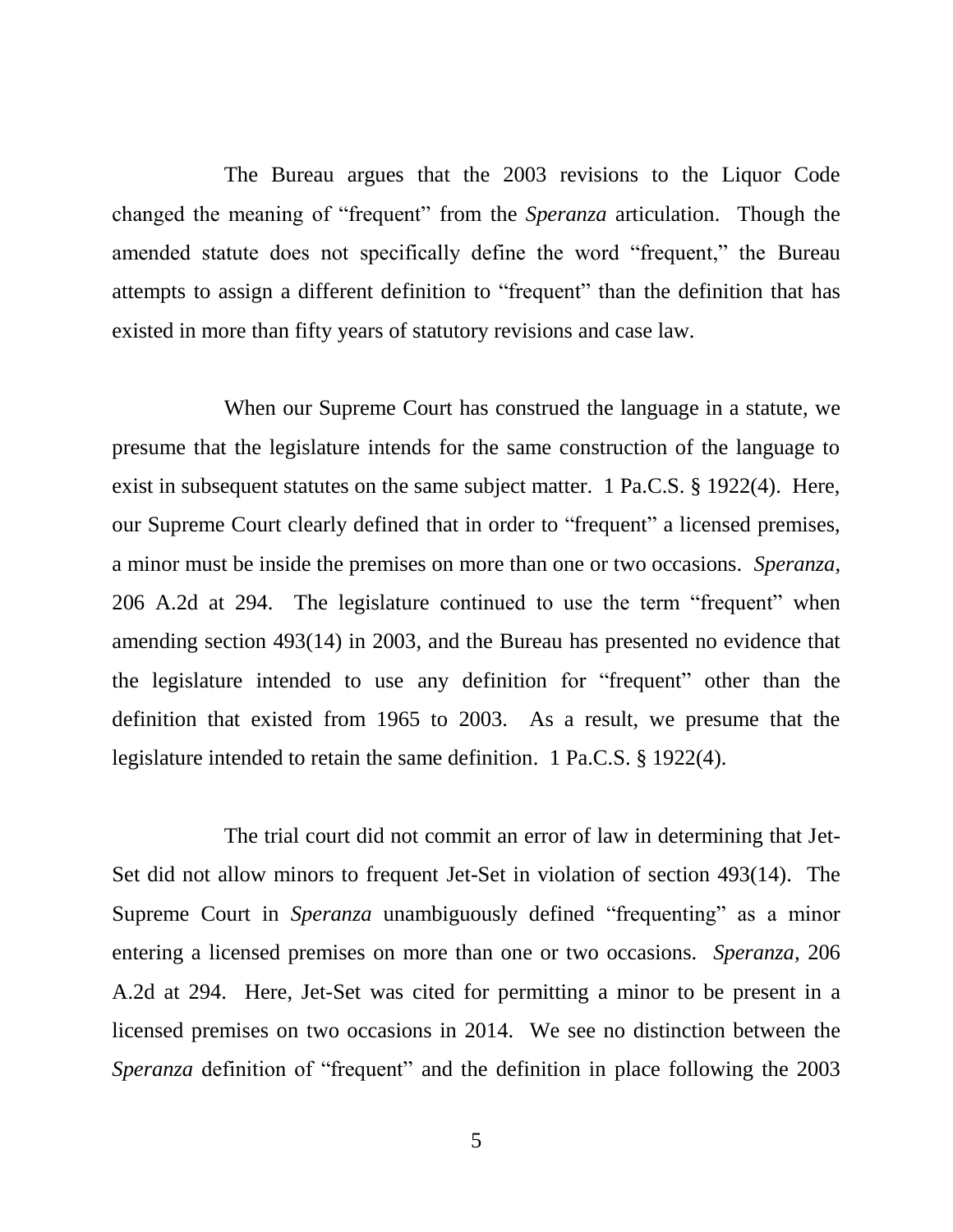amendments. The legislature had ample opportunity to modify the accepted definition or use another term when drafting the 2003 amendments. The choice to use the same term demonstrates acceptance of the existing definition.

In light of the *Speranza* decision, the meaning of the term "frequent" in section 493(14) appears to be unambiguous. However, even if the meaning of the term was susceptible to more than one reasonable interpretation as a result of the 2003 amendment, we would nevertheless conclude that the Bureau could not prevail in this instance. Section  $494(a)$ <sup>7</sup> of the Liquor Code provides that one who violates section 493(14) shall be guilty of a misdemeanor and subject to a fine and potential incarceration. 47 P.S.  $\S$  4-494(a). Thus, section 493(14) is a penal statute, and as such it must be narrowly construed. 1 Pa.C.S.  $\S$  1928(b)(1). Consequently, if the meaning of "frequent" is unclear, the ambiguity "should and will be construed against the government." *Richards v. Pennsylvania Board of Probation and Parole,* 20 A.3d 596, 600 (Pa. Cmwlth. 2011) (citation omitted).

The trial court did not err in determining that Jet-Set did not allow minors to frequent a licensed premises in violation of section 493(14) of the Liquor Code. Accordingly, we affirm.

# JULIA K. HEARTHWAY, Judge

\_\_\_\_\_\_\_\_\_\_\_\_\_\_\_\_\_\_\_\_\_\_\_\_\_\_\_\_\_\_\_\_\_\_

<sup>7</sup> Act of April 12, 1951, P.L. 90, *as amended*, 47 P.S. § 4-494(a).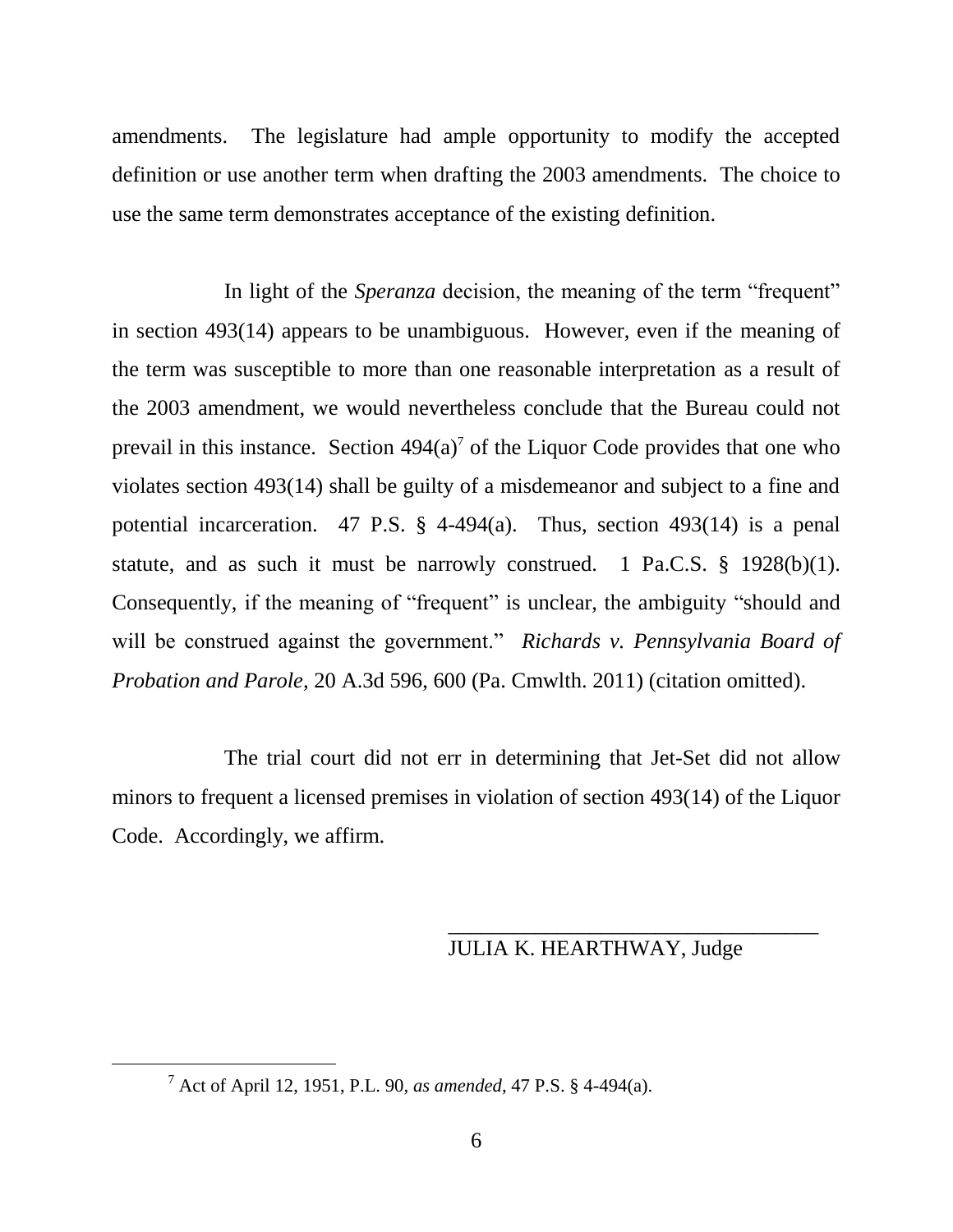# IN THE COMMONWEALTH COURT OF PENNSYLVANIA

| Pennsylvania State Police,      |                         |
|---------------------------------|-------------------------|
| <b>Bureau of Liquor Control</b> |                         |
| Enforcement,                    |                         |
| Appellant                       |                         |
| V.                              | : No. $575$ C.D. $2016$ |
| Jet-Set Restaurant, LLC         |                         |

# ORDER

AND NOW, this  $13<sup>th</sup>$  day of April, 2017, the order of the Berks County Court of Common Pleas is affirmed.

JULIA K. HEARTHWAY, Judge

\_\_\_\_\_\_\_\_\_\_\_\_\_\_\_\_\_\_\_\_\_\_\_\_\_\_\_\_\_\_\_\_\_\_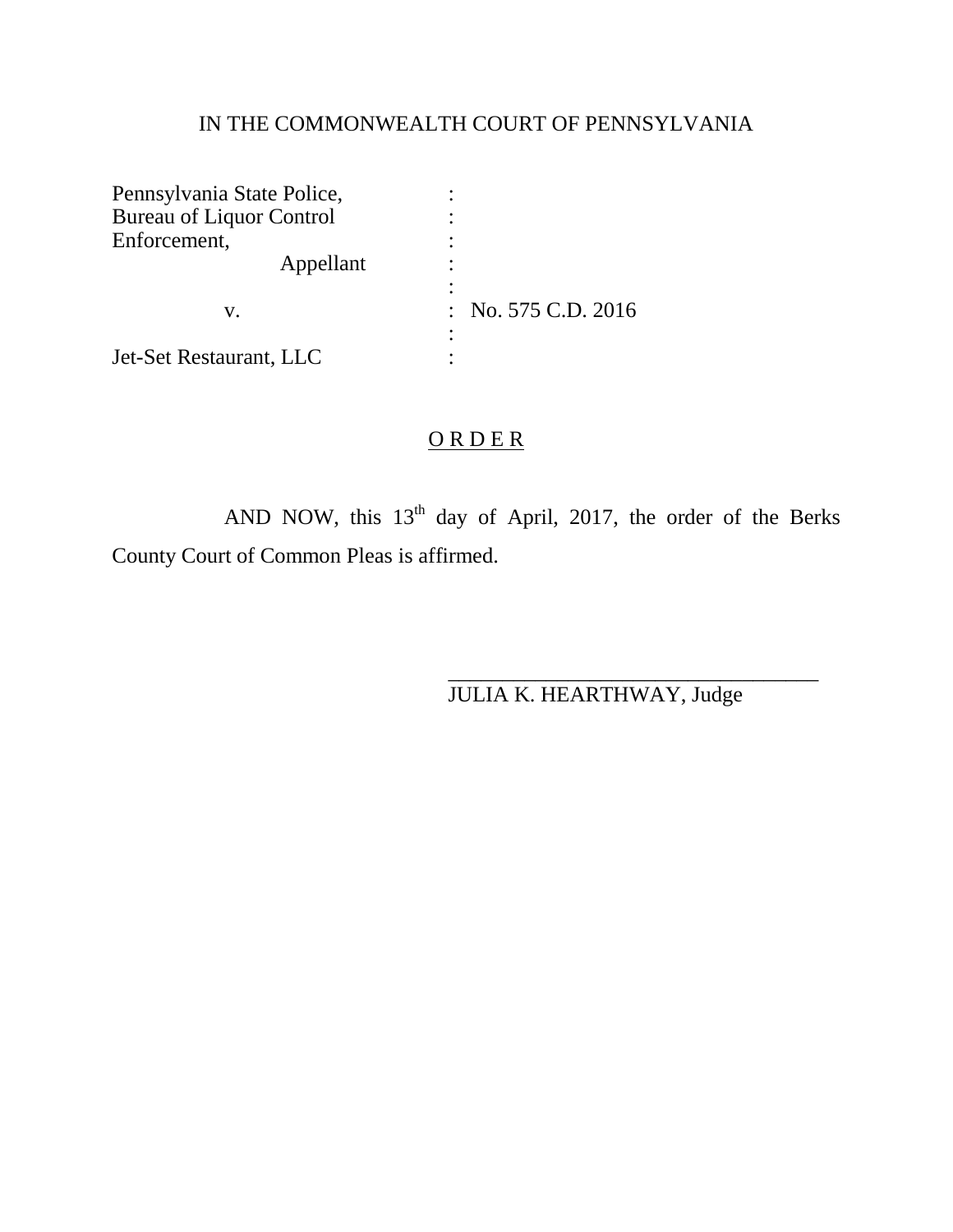### IN THE COMMONWEALTH COURT OF PENNSYLVANIA

| Pennsylvania State Police,      |                           |
|---------------------------------|---------------------------|
| <b>Bureau of Liquor Control</b> |                           |
| Enforcement,                    |                           |
| Appellant                       |                           |
|                                 | No. 575 C.D. 2016         |
| V.                              |                           |
|                                 | Argued: December 15, 2016 |
| Jet-Set Restaurant, LLC         |                           |

# BEFORE: HONORABLE MARY HANNAH LEAVITT, President Judge HONORABLE PATRICIA A. McCULLOUGH, Judge HONORABLE JULIA K. HEARTHWAY, Judge

# *OPINION NOT REPORTED*

### DISSENTING OPINION BY JUDGE McCULLOUGH FILED: April 13, 2017

 $\overline{a}$ 

I respectfully dissent from the thoughtful majority. In this case, the Pennsylvania State Police Bureau of Liquor Control Enforcement (Bureau) issued a citation to Jet-Set Restaurant (Jet-Set), alleging in Count I that on November 1, 2014, and one other occasion in 2014, the establishment knowingly permitted four minors to "frequent" the bar in violation of section 493(14) of the Liquor Code.<sup>1</sup> Of the four minors that were on the premises on November 1, 2014, three of them displayed identification to Jet-Set's doorman which showed that they were minors and they were still permitted to enter; two of the minors either purchased or consumed alcohol; and one of them was permitted on the premises sometime

<sup>1</sup> Act of April 12, 1951, P.L. 90, *as amended*, 47 P.S. §4-493(14).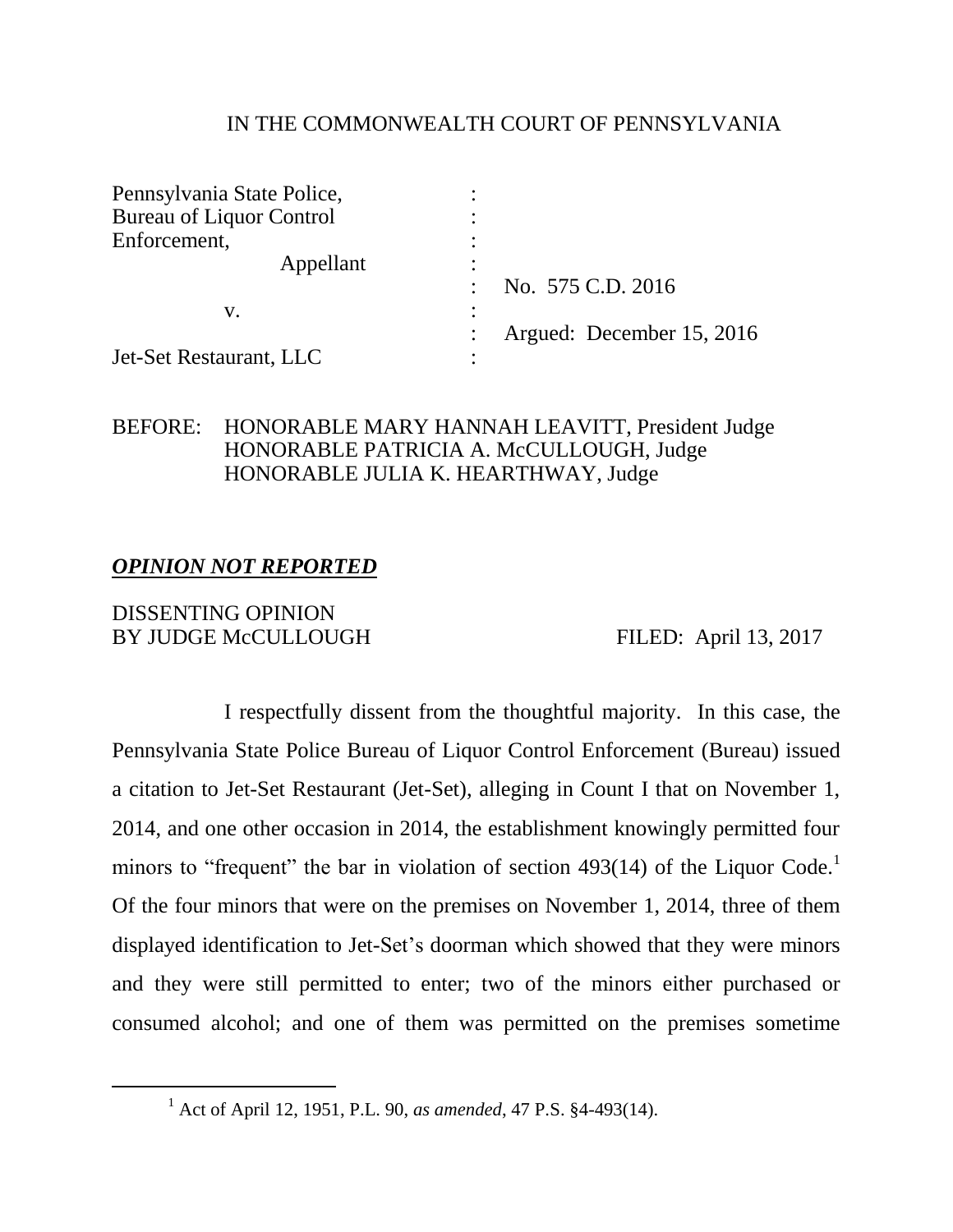before November 1, 2014. Contrary to the Majority, I would conclude that these allegations suffice to prove a violation of section 493(14) of the Liquor Code and would reinstate Count I.

From its inception until 2003, former section 493(14) of the Liquor Code stated in pertinent part: "It shall be unlawful . . . [f]or any [bar] to permit . . . minors to frequent [the] licensed premises or any premises . . . except minors accompanied by parents, guardians, or under proper supervision." *Former* 47 P.S. §4-493(14). Although the term "frequent" was generally interpreted to mean "more than one or two visits" or occasions, *Appeal of Speranza*, 206 A.2d 292, 294 (Pa. 1965), the exact scope of the word "frequent" has been unclear and seemingly malleable:

> To 'frequent,' in the context of the relevant statutory provision, means to visit often or to resort to habitually or to recur again and again, or more than one or two visits . . . . We do not mean to say that it must be found that the same minor or minors come to the premises habitually. But it must be established by a fair preponderance of specific evidence that, **as a course of conduct**, licensees permit minors to come on the premises.

*Id.* (emphasis added).In *Speranza*, ten minors were on the bar's premises, for the first time and on one occasion, and only consumed pizza and soft drinks. Our Supreme Court concluded that this evidence was insufficient to establish that the bar permitted minors to "frequent" the premises.

In 2003, approximately forty years after *Speranza* was decided, the General Assembly revised and amended section 493(14), which now reads in relevant part: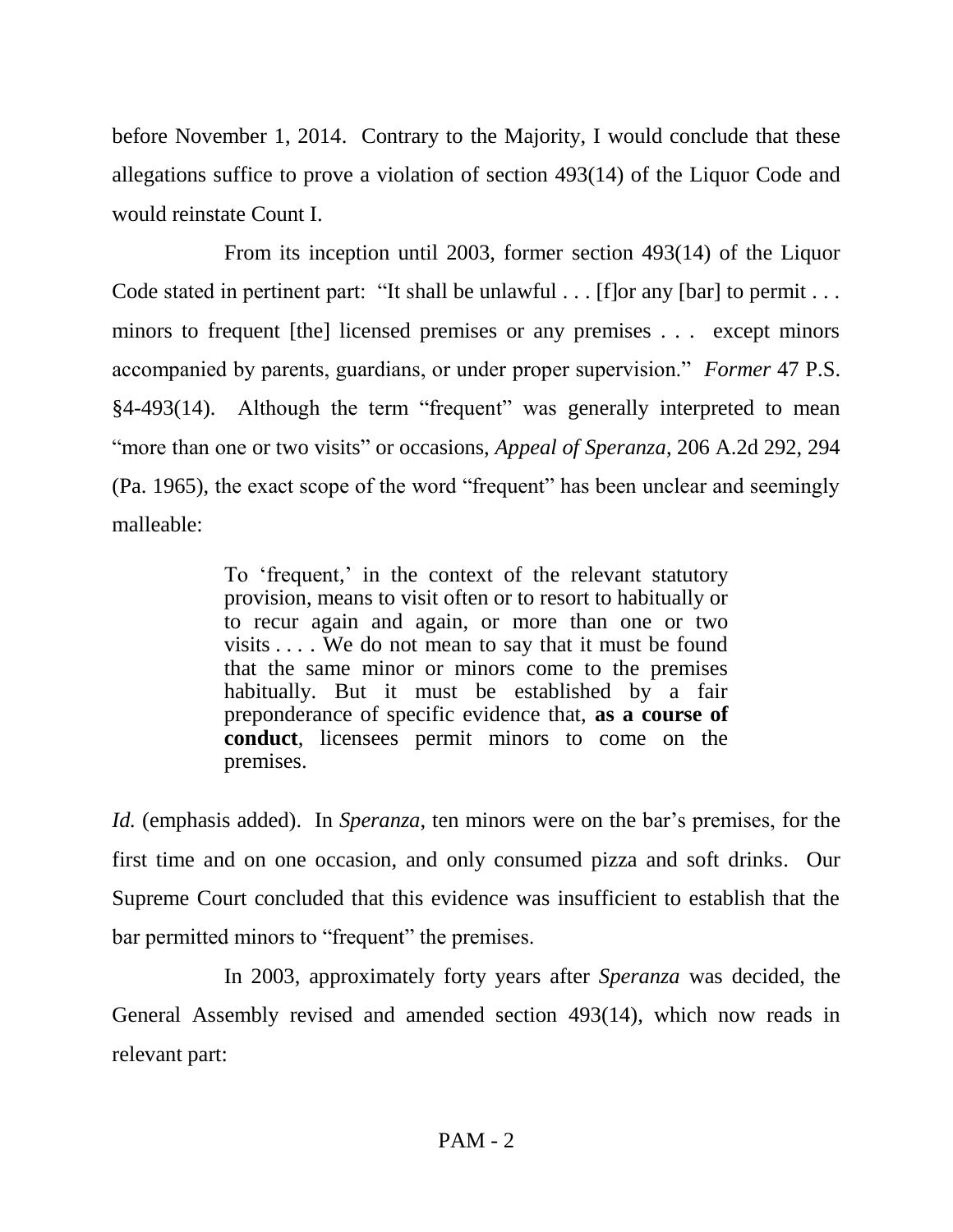(14) Permitting undesirable person or minors to "frequent" premises.

\* \* \*

Minors may only frequent licensed premises if: (a) they are accompanied by a parent; (b) they are accompanied by a legal guardian; (c) they are under proper supervision; (d) they are attending a social gathering; or (e) the hotel, restaurant or retail dispenser licensee has gross sales of food and nonalcoholic beverages equal to fifty per centum or more of its combined gross sale of both food and alcoholic beverages.

Act of May 8, 2003, P.L. 1, 47 P.S. §4-493(14).

In my view, this alteration in language evidenced a change in the General Assembly's intent, as that intent was gleaned by the court in *Speranza*. I agree with the Bureau that the former version "prohibited a specific classification of patrons from 'frequenting' a bar," while in the current formulation, the General Assembly stated "with great specificity the only circumstances when a minor may be in a bar, compelling the conclusion that the general rule is that minors are not permitted in bars." (Bureau's brief at 16-17.)

Notably, the current version of section 493(14) is clearly intended to protect minors and all the exceptions permitting a minor to be on the licensed premises relate to a single occurrence or event  $-$  e.g., when attending with a parent/legal guardian or a social gathering. Based upon this change in phraseology (from "It shall be unlawful . . . [f]or any [bar] to permit . . . minors to frequent [the] licensed premises" to "Minors may only frequent licensed premises if . . ."), the General Assembly plainly refers to the legality of the presence of minors in a bar in terms of a single occasion. This reasoning, in turn, strongly supports the conclusion that any time a minor is present on a bar's premises, except for one of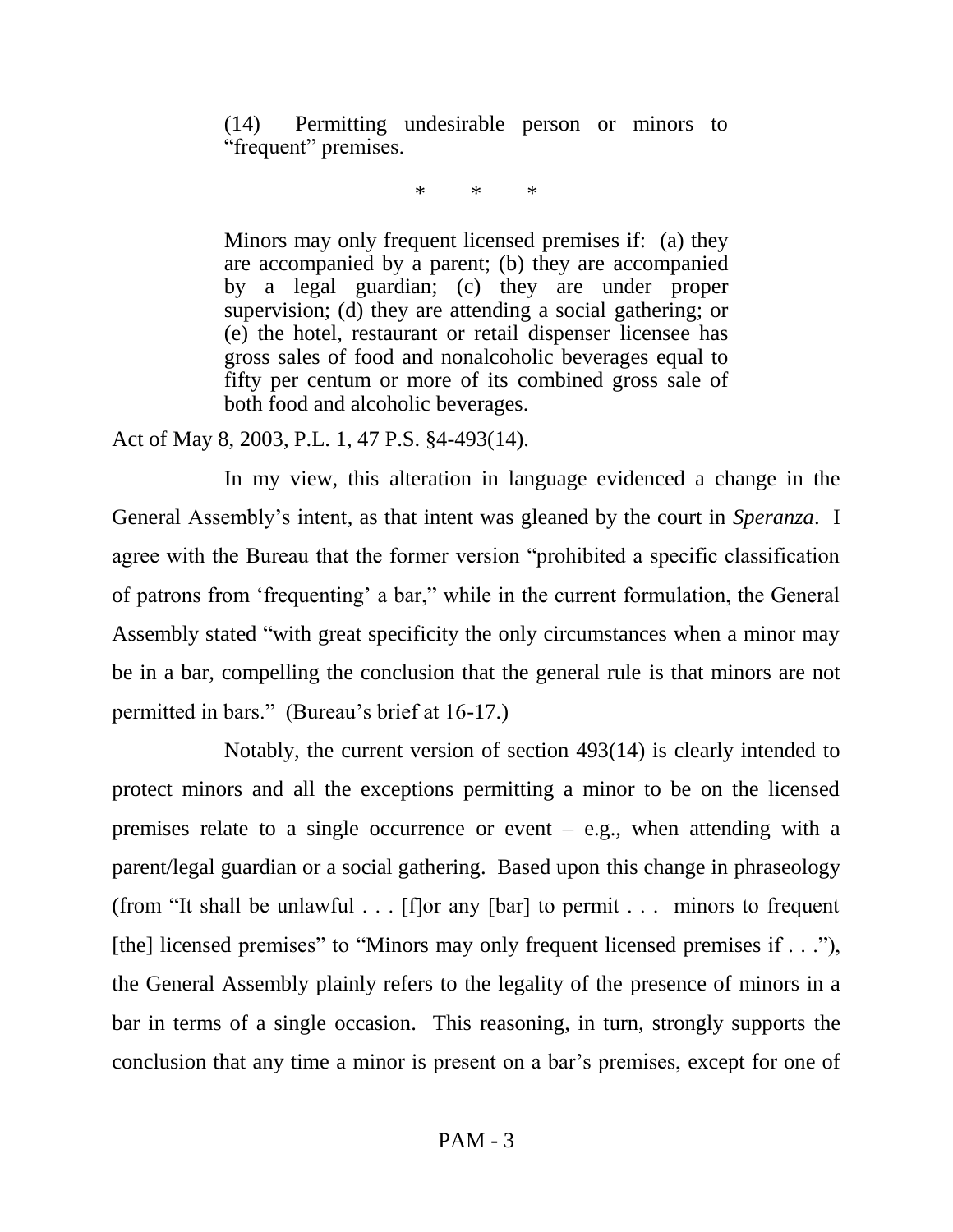the reasons listed in the five statutory exceptions, the bar has permitted the minor to unlawfully visit or "frequent" the premises.

At the same time, it must be emphasized that the Liquor Code was written to restrict access to alcohol to only those people that the General Assembly saw fit to consume it and promote the health and safety of the Commonwealth. The General Assembly has determined that people who are under the age of 21 are, per se, unable to assume the responsibility that goes along with consuming alcohol and, therefore, these "minors" should not be on the premises of a bar unsupervised when it is operating primarily as a bar. To the extent that *Speranza* can be interpreted to construe "frequent" to always mean two or more different occasions – regardless of how many minors are on the premises, the manner in which they entered the premises, and what they did on the premises – that case directly conflicts with General Assembly's intent, goals, and public policy determinations, and it is well-settled that a statute must be construed to favor the public interest as against any private interest. Section 1922(g) of the Statutory Construction Act, 1 Pa.C.S. §1922(g).

Moreover, the *Speranza* doctrine is not well formulated or clear in all its possible factual applications. Indeed, in the post-*Speranza* era, this Court indicated that, under the appropriate circumstances, a charge of frequenting may be sustained on the basis of a small number of minors visiting a licensed premise on a single occasion. *Bateman-Gallagher v. Liquor Control Board,* 540 A.2d 617, 619- 20 (Pa. Cmwlth. 1988). In *Bateman-Gallagher*, we concluded that the evidence was sufficient to support a violation of section 493(14) where two minors entered a bar; one of the minors was a member of the bar and the other was a guest; and the licensee apparently permitted the minors in the bar because the member previously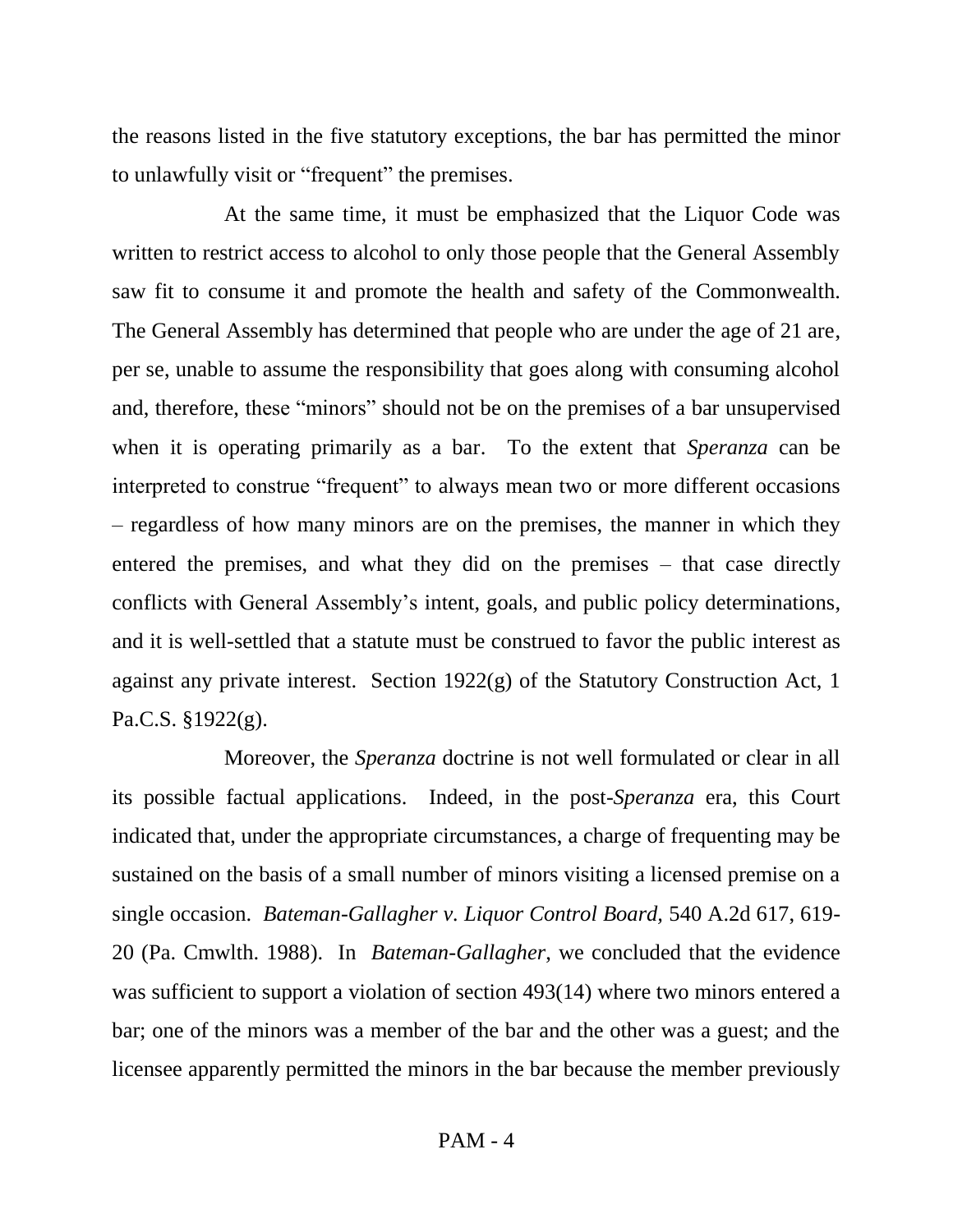filled-out an application and signed-in the guest on a registry. However, there was nothing in the record to show that the member's application or the registry he signed confirmed that the minors were of legal age, and both minors were not carded before purchasing and consuming alcoholic beverages. The facts of this case are much closer to *Bateman-Gallagher* than they are to *Speranza*. Moreover, in *Speranza,* there was a single incident of ten minors going to a bar and eating pizza, and none of the minors attempted to purchase alcohol or were served an alcoholic drink by any patron of the bar or the bar itself. Unlike the case at hand, in *Speranza* there also was no evidence that the ten minors had been carded by the bar itself and then permitted entry despite the fact that they were known to be underage.

 Given this background and context, I would conclude that Jet-Set permitted "frequenting" in violation of the current version of section 493(14) of the Liquor Code. Here, none of the statutory exceptions are applicable and the facts demonstrate that four minors were on Jet-Set's premises on one occasion (November 1, 2014) and one of these minors was on the premises on another occasion. Importantly, with respect to the November 1, 2014 occasion, unlike the facts in *Speranza*, a Jet-Set employee checked three identification cards, positively ascertained that these three people were minors, yet permitted these minors to enter into the bar, wherein two of them purchased and/or consumed alcohol. Ultimately, this conduct reflects active acquiescence, promotion or, in other words, a pattern and practice on the part of Jet-Set in knowingly and willingly permitting minors to frequent the bar. In explaining the difference between the situation where a licensee accidentally permits minors to be on the premises and the scenario where the licensee actively promotes such behavior, one court explained: